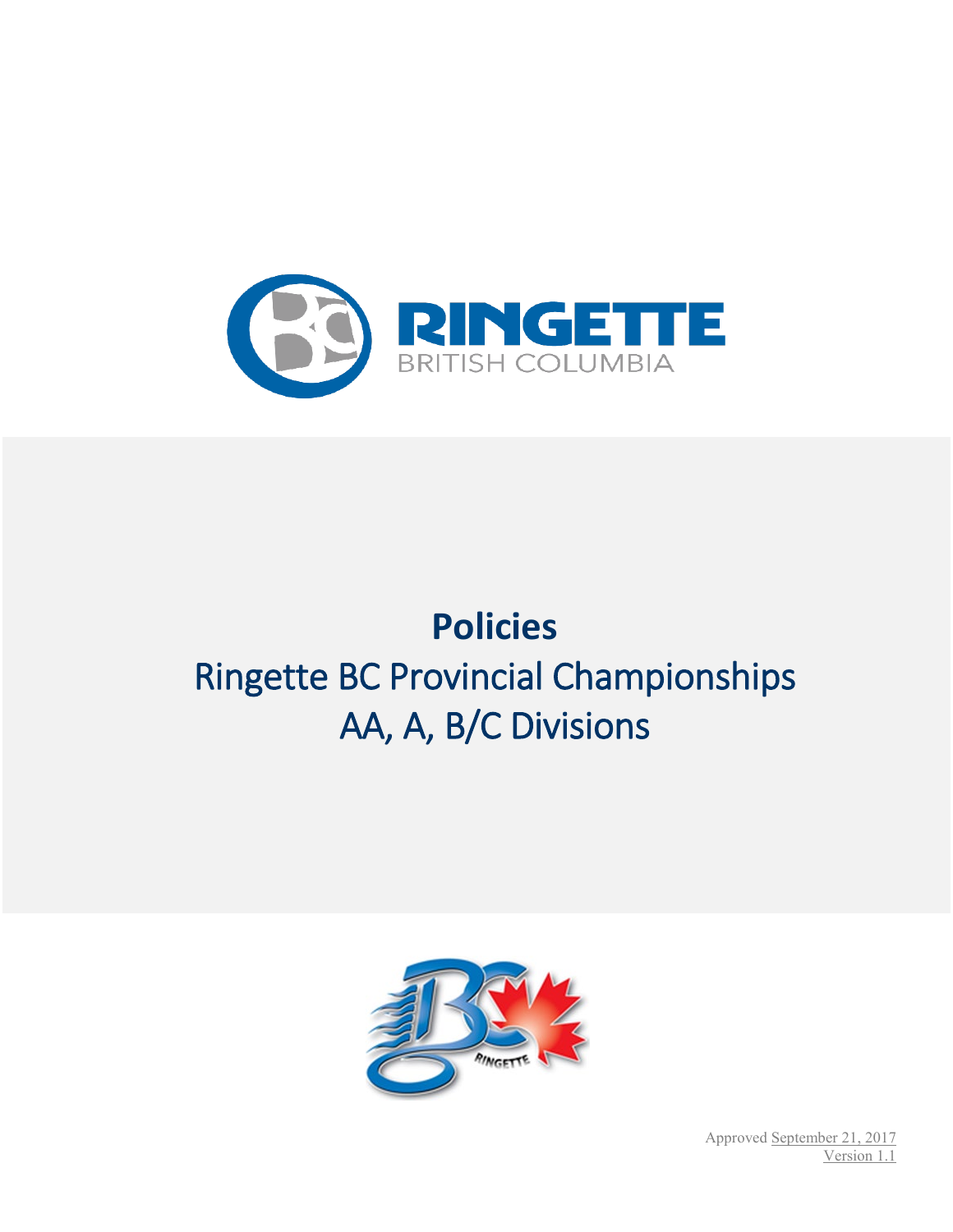# **Ringette BC Provincial Championship Policies**

This Policy and the Technical Package, all approved on September 21, 2017, supersedes all other versions of RINGETTE BC Policies, Guidelines and Manuals for Provincial Championships.

The purpose of these policies is to govern the Ringette BC Provincial Championships and to provide guidance to help ensure Provincial Championships provide development opportunity to all participants and athletes in BC. These policies only apply at BC Provincial Ringette Championships.

# 1. **Purpose of the Ringette BC Provincial Championships**

Provincial Championships are a culmination of a team's hard work throughout the year. The Provincial Champions at the U14AA, U16 A, U19 A, and 18+ A levels are expected to attend the Western Canadian Championships as TEAM BC.  $<sup>1</sup>$  $<sup>1</sup>$  $<sup>1</sup>$ </sup>

#### **2. Critical Dates**

- a) Identification for the next host: **Ringette BC Annual General Meeting**
- b) Application process will open 18 months prior to event date
- c) Tournament entry fee released: **November 15**
- d) Commitment to Attend deadline for Ringette BC Provincial Championships is **December 15**
	- Commitment to Attend includes the C2A entry fee, team application form and roster.
- e) Ringette BC to inform Leagues on number of teams eligible for Provincials: **January 15**
- f) Conclusion of required wildcard draw: **January 31**
- g) Deadline of entry fees transfer to Host committee: **February 15**
- h) Deadline for Leagues to confirm their representative: **Two weeks prior to the start of the event**
- i) Registration deadline (date by which team rosters must be submitted to the Host): **Two weeks before the start of the event**
- **j)** Coach and referees meeting: **Thursday night prior to the start of the games.**
- k) Event/Games: **Friday to Sunday**
- l) Refunds for teams that do not qualify for the event: **Two weeks following the conclusion of the Provincial Championships.**

# 3. **Provincial Championships Governing Authority**

- 3.1 The Ringette BC Provincial Championships are governed by the most recent rules of Ringette Canada and policies of Ringette BC.
- 3.2 All persons participating in the Ringette BC Provincial Championships must be a persons of Good Standing with their Association, League and Ringette BC.

# **4. Commit to Attend**

4.1 Each League within BC is eligible to send one League Champion per division in U14, U16, U19 and 18+ A & B. The Host Association or League will be allocated the fifth seat in each division.

<span id="page-1-0"></span><sup>&</sup>lt;sup>1</sup> Please see "Western Canadian Ringette Championships Technical Package" for more information.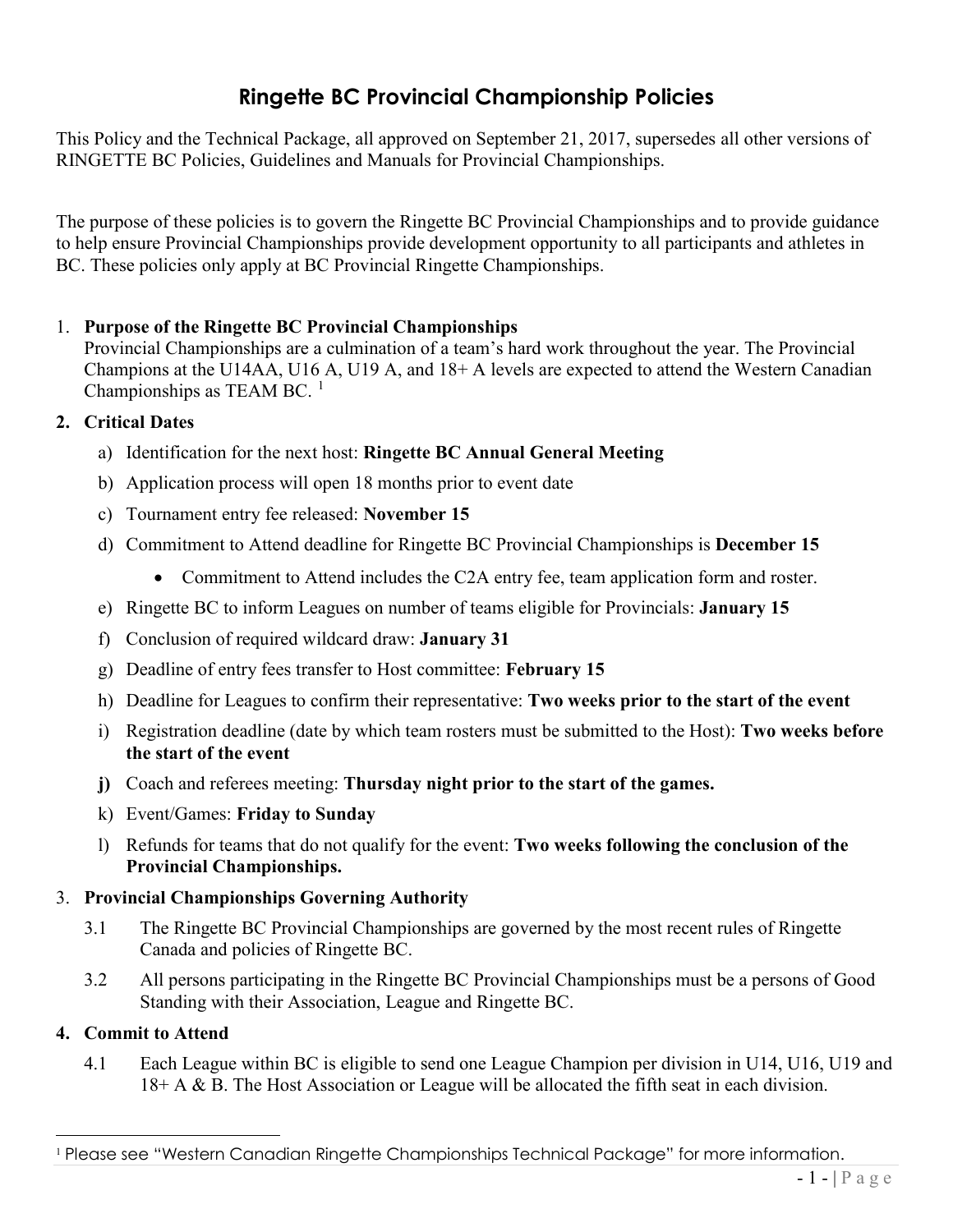4.2 The team must submit their Commit to Attend form and registration cheque by December 15 of the playing season.

# **5. Technical Staff**

- 5.1 Host Chair. the Host of the Provincial Championships will have a person who is the Chair of the Host organizing committee and the Chair will report to Ringette BC.
- 5.2 Director of Officials the Ringette BC Provincial Referee-In-Chief or their designate will be responsible for scheduling officials and will coordinate with the Host committee. \
- 5.3 Ringette BC Representative Ringette BC will have a minimum of one designated member at each Provincial Championships event to work with the Host Committee members and address any concerns or grievances that arise. Ringette BC Representatives are authorized by Ringette BC to make decisions pursuant to the terms and conditions of the Ringette BC Policy, Host Guidelines and Technical Package, including all matters of discipline. The Ringette BC Representative shall be immediately available by phone to the Tournament Director of Officials and to the Tournament Chair Host.
- 5.4 Medical Personnel the Host Committee will be responsible for ensuring that dedicated medical personnel are onsite for the duration of the event.

#### **6. Code of Conduct**

The overall experience for athletes participating in the Ringette BC Provincial Championships should promote the development of healthy and positive values towards fellow athletes, officials and coaches. To this end, Codes of Conduct are to be endorsed by all organizers, volunteers, coaches, officials and players. Failure to abide by the Code of Conduct may be cause for disciplinary action by Ringette BC against individual players, volunteers, coaches and organizers.

6.1 General Conduct

It is considered unethical for players, coaches, team managers and Provincial Ringette Championship organizers to speak disparagingly about others involved in the Provincial Championships' or activities associated with the event.

6.2 Game Conduct

All coaches, managers, and players are expected to show respect for their opposing teams, officials, and colleagues, and shall avoid blatant humiliation of an opponent.

6.3 Relationships to Officials

Team Staff, coaches, managers, trainers, and players are expected to aid in the orderly conduct of the Provincial Ringette Championships by respecting the authority of the officials on the ice and relating to them in a positive and respectful manner both on and off the ice.

- 6.4 Vandalism and Personal Misconduct
	- a) The use of and/or possession of alcoholic beverages and non-prescriptions drugs while in attendance at competition or ceremonial functions are prohibited. Non-prescription and illegal drug use shall be dealt with in a strict and severe manner.
	- b) Any malicious damage to accommodation sites, competition sites, transportation vehicles, etc., or personal misconduct that violates the Ringette BC Codes of Conduct during games or any and all tournament events will not be tolerated.
	- c) In all cases, damage to property will be the responsibility of the individual(s) at fault.

# 6.5 Consequences

Misconducts of the nature mentioned above will be dealt with by the Home Club Association.

# **7. Provincial Championship Entry Fees**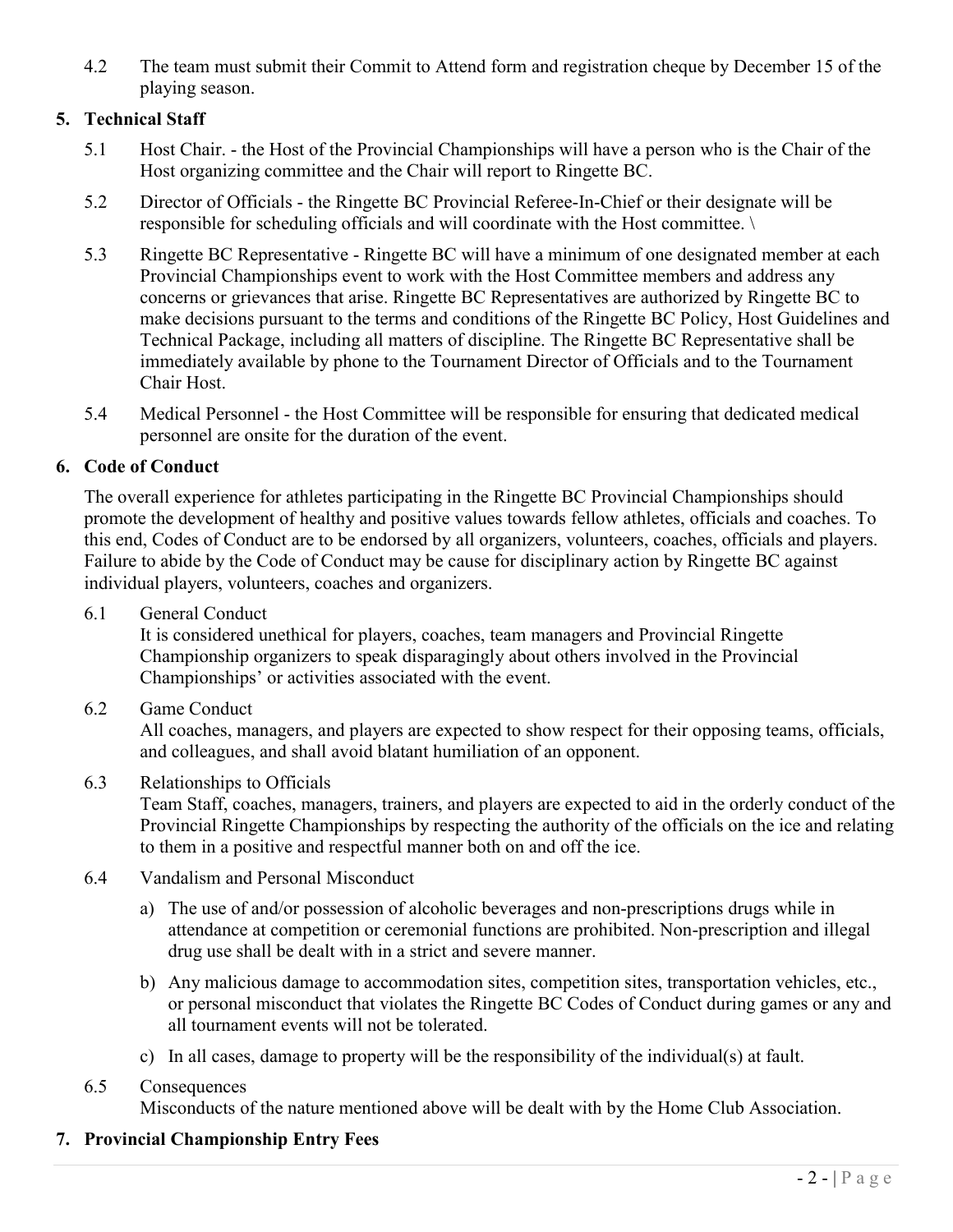- 7.1 The entry fee for Provincial Championships in all divisions is \$900.
- 7.2 The entry fee will be the amount of the Commitment to Attend fee.
- 7.3 All entry fees, Commitment to Attend forms and Team Registration will be submitted to the Ringette Office pursuant to Ringette BC policy. Ringette BC is responsible for passing on to the Host the entry fees collected from those teams which are confirmed to participate in the Provincial Championships.
- 7.4 From the entry fee, Ringette BC will take a pre-determined amount to assist in the purchase of medals, trophies, banners and administration of the Provincial Championships
- 7.5 Team Participation at Provincial Championships
	- 7.5.1 All teams that are scheduled to play in the A or B calibre Championships must play. Failure to attend will result in a fine assessed against the team that is the total of twice the event entry fee plus \$2500. The fine is to be paid by 31 March and is applied to the Ringette BC General account.
	- 7.5.2 All AA teams registered with Ringette BC must attend the annual AA Championship Tournament. Failure to attend will result in a fine assessed against the team that is the total of twice the event entry fee plus \$2500. The fine is to be paid by 31 March and is applied to the Ringette BC General account.
- 7.6 Refunds for teams that did not qualify for the event will be processed two weeks following the conclusion of the event.

## **8. Protest and Grievance Committee**

- 8.1 The Committee will consist of the following: Host Chair/designate, Ringette BC Competitions and Events Committee Chair (or designate), Ringette BC Officiating Committee Chair (or designate) and 2 Ringette BC general members. For Ringette BC Provincial AA Championships, the Committee will consist of the following: Host Chair/designate, Ringette BC High Performance Committee Chair (or designate), Ringette BC Officiating Committee Chair (or designate), 2 Ringette BC general members.
- 8.2 A member of the event Protest and Grievance Committee cannot participate on a protest or grievance involving their Home Club Association.
- 8.3 The committee of five (5) shall convene should any of the sanctioned event rules be violated by a participating player, coach, or team during the Ringette BC sanctioned event.
- 8.4 All meetings of the Grievance Committee shall have minutes recorded.
- 8.5 No protests and/or grievances shall be entertained against the official's judgment and/or application of the playing rules on ice. Questions concerning the rule interpretations shall be directed to the Ringette BC Referee-In-Chief or their designate for the event.
- 8.6 The interpretation of a grievance is that it is of such a serious nature that a cash deposit of \$200, payable to the hosting body, will be required at the time the grievance is filed and is non-refundable if the grievance is not substantiated.
- 8.7 All upheld grievances shall automatically go to the Ringette BC Standing Discipline Committee for potential further disciplinary action. The Ringette BC office will be copied on all minutes of a protest and grievance committee meeting.

# 9. **Team Roster Adjustments:**

Teams may only add a player to their roster in the event that a player on their team has suffered a seasonending injury confirmed by written medical report submitted to Ringette BC.